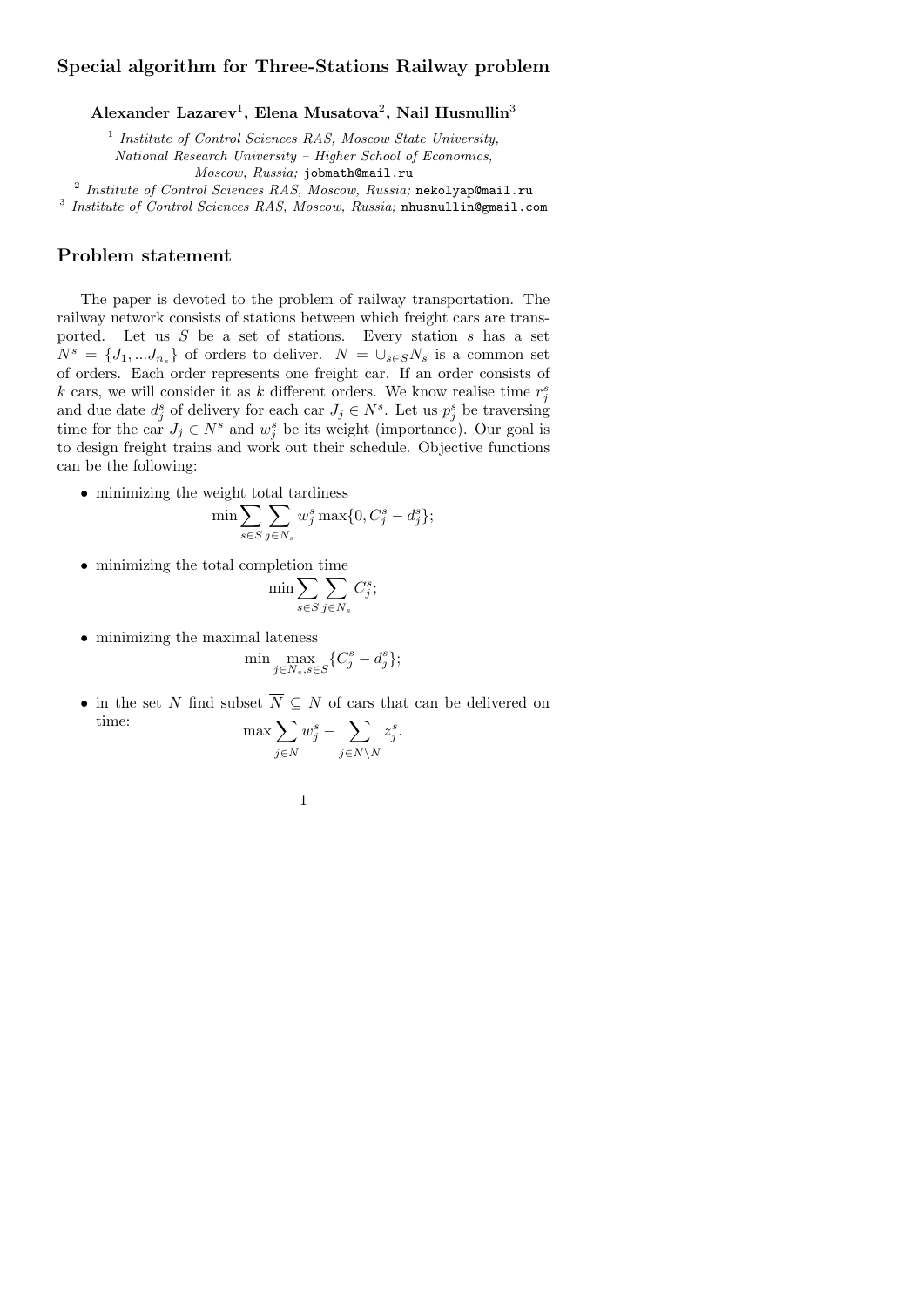These problems are large-scale and difficult to solve. Therefore, we proposed to divide them into subproblems which are easier to solve and consider special cases which would help to find important structural properties which are hard to recognize in the general case. We have suggested a number of railway basic models (with two stations, with chain of stations and so on) that gives us an opportunity to develop special exact algorithms which can be used in general railway problems. Some algorithms for two-stations railway problems can be found in [1]. In this paper we propose an algorithm for the special case of three stations.

## **Three-Stations Railway problem**

Consider the problem with 3 stations that are connected by a rail road and one locomotive. A valid arrangement is shown on fig. 1. Arrows indicate a possible route of the locomotive from one station to another.



Fig. 1 Possible arrangement of stations

We have to implement a set of orders.  $N^{ij}$  is a set of orders that should be delivered from the station *i* to the station *j*. So  $N^1 = N^{12} \cup N^{13}$  etc. Let us assume that  $p$  is a traversing time from one station to another,  $q$ is a capacity of a train,  $r_i^s$  is a release time of  $J_i^s \in N^s, s \in \{1, 2, 3\}, n_s$  is a common number of orders at the station *s*, *nsi* is a number of orders at station *S* that are should be delivered to the station *i*.

Objective function of the problem is following:

$$
\min \sum_{J_i^1 \in N^1} C_i^1 + \sum_{J_i^2 \in N^2} C_i^2 + \sum_{J_i^3 \in N^3} C_i^3.
$$
 (1)

It is easy to see the locomotive has the following strategies when he arrives to a station:

1. staying at the station and waiting a new order;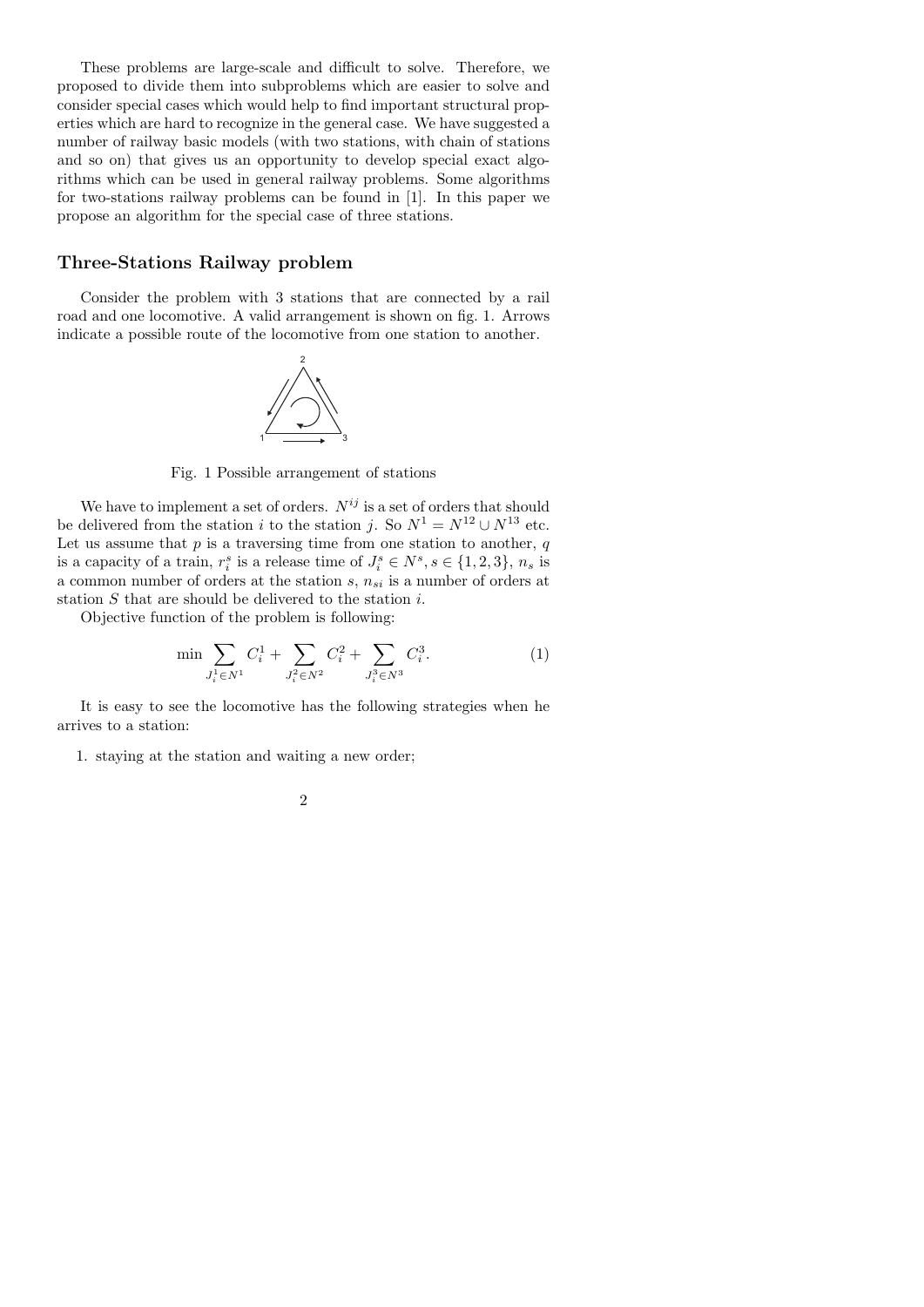- 2. idling to the next station;
- 3. idling to the previous station;
- 4. moving to the next station with the largest possible number of cars;
- 5. moving to the previous station with the largest possible number of cars.

Only for this objective function (1) we can reduce the number of possible solutions if we consider the following:

- idling to the next or previous station is the same as moving without the wagons;
- *•* if we can move at the second station with *q* wagons it is more preferable for us than stay at the station;
- idling to another station is preferable, if all orders have been delivered from station *s*.

It is obviously that in an optimal schedule the train begins his movement from a station *s* only at the moments of its arrival to this station or at the moment of appearance of a new order, i.e. at the moment  $r_i^s$ . So times points at which the train begins and ends movement between stations belong to  $T = \{t : \exists r_j^s, \exists l \in \{1, ..., (n_1 + n_2 + n_3)\}, t = r_j^s + lp\}.$ 

Let us denote by

$$
S(s, t, k_{12}, k_{13}, k_{21}, k_{23}, k_{31}, k_{32})
$$
\n
$$
(2)
$$

the state at the moment  $t \in T$ , where *s* is the number of the station where the locomotive is,  $k_{12}$  is the number of delivered orders from the first to the second station, *k*<sup>23</sup> the number of delivered orders from the second station to the third one, etc. Let us assume that  $P(s, t, k_{12}, k_{13}, k_{21}, k_{23}, k_{31}, k_{32})$ is the smallest total delivery time in the scheduling which leads to state  $S(s, t, k_{12}, k_{13}, k_{21}, k_{23}, k_{31}, k_{32})$ . For the objective function (1) the optimal solution of the problem is

$$
\min_{s,t} P(s,t,n_{12},n_{13},n_{21},n_{23},n_{31},n_{32}).
$$
\n(3)

E x a m p l e 1. Consider the following problem. Let us assume that  $r^{12} = (1, 2, 3), r^{23} = (2, 3, 4), r^{13} = (3, 4, 5), r^{21} = (2, 3), r^{32} = (1, 2),$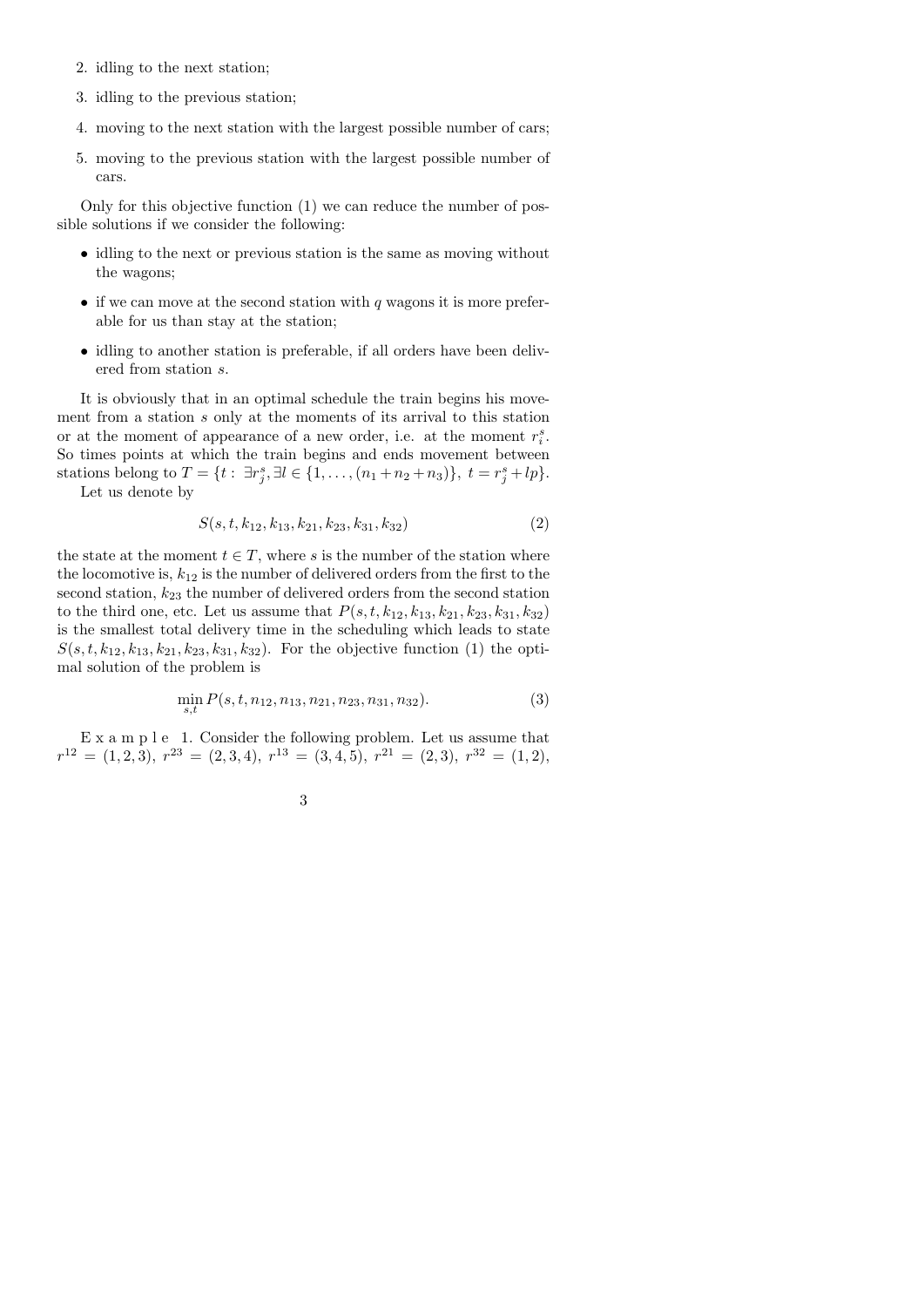$r^{31} = (2,3), p = 2, q = 2.$  One of the possible scheduling solutions is shown on fig. 2.



Algorithm 1 describes the calculation of the number of cars that the train can take to the next station in (2).

```
Algorithm 1
1: function GETPOSSIBLEORDERS(s, n_{s, futureS})
2: futureQ \leftarrow 03: while r_i^s < t do
4: if i > n \& i - n \leq q then futureQ \leftarrow futureQ + 15: end if
6: end whilereturn futureQ
7: end function
```
Let us introduce the following denotations:

 $t$  — current time;

*s* — station number, where the locomotive is located at the time *t*;

 $j$  — number of wagons, which the locomotive can take at the current time;

*n* — number of delivered orders from station *s*;

 $q$  — max number of wagons that the locomotive can carry at a time;  $N[s][futureS]$  — array, which contain number of delivered orders from station *s* to *futureS*;

*Runner* — entry point, which execution of the program begins with; *existsCarsOnStay* — function, which returns false, if all orders have been delivered from station *s*.